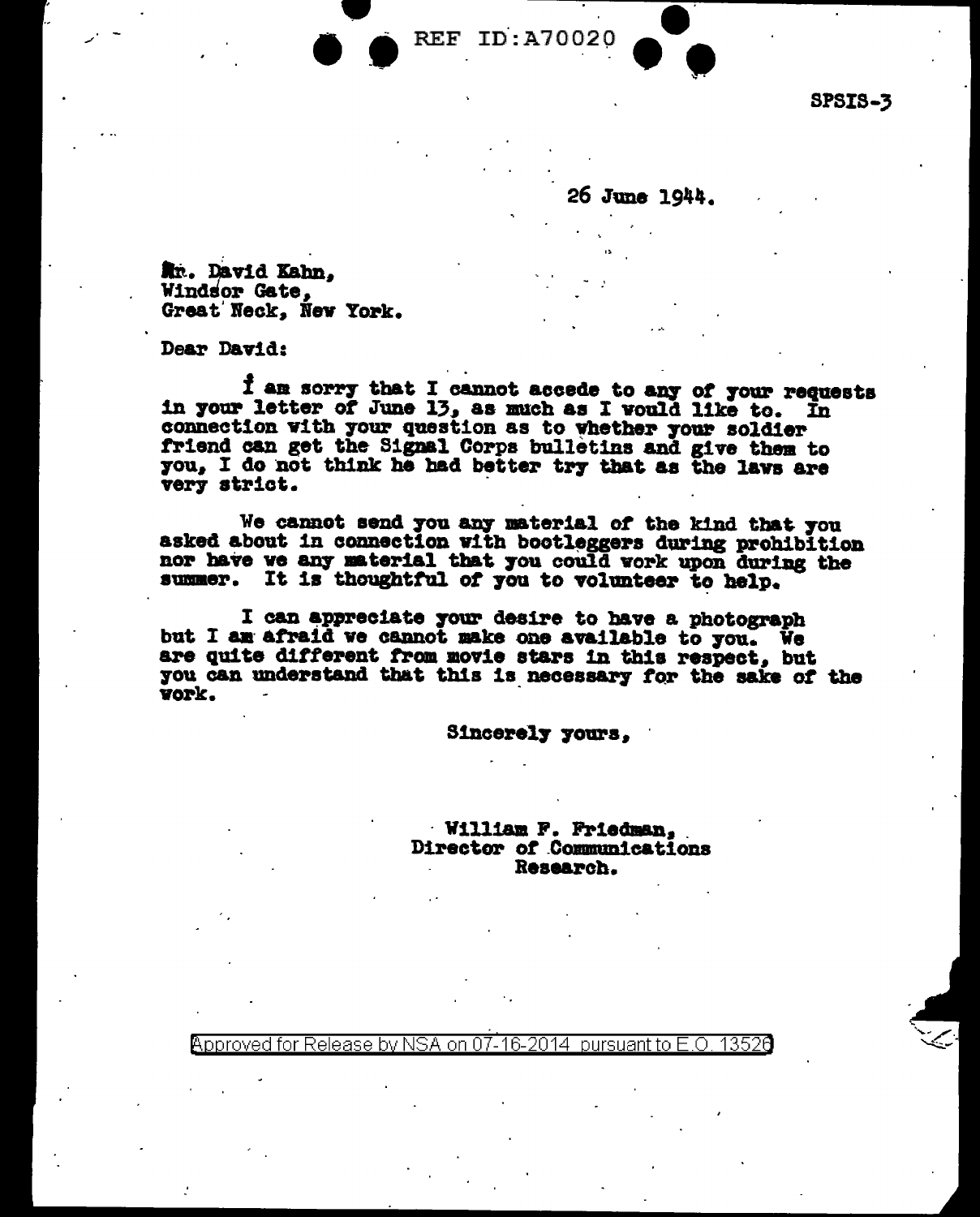| ٠ |  |
|---|--|
|   |  |

## EF ID:A70020

**HEADQUARTERS ARMY SECURITY AGENCY WASHINGTON 25, D.C.** 

18 January 1946

Mr. David Kahn Windsor Gate Great Neck, New York

Dear Mr. Kahn:

**L** 

I am sorry that I have been unable to answer your letter before this. I am also sorry that I cannot do better for you in answering the questions you asked than is indicated in the enclosure. It is not that I do not wish to give you all the information you desire, but that I cannot do so under regulations which are still applicable.

Very truly yours,

WILLIAM F. FRIEDMAN Director of Communications Research

1 Incl: List of questions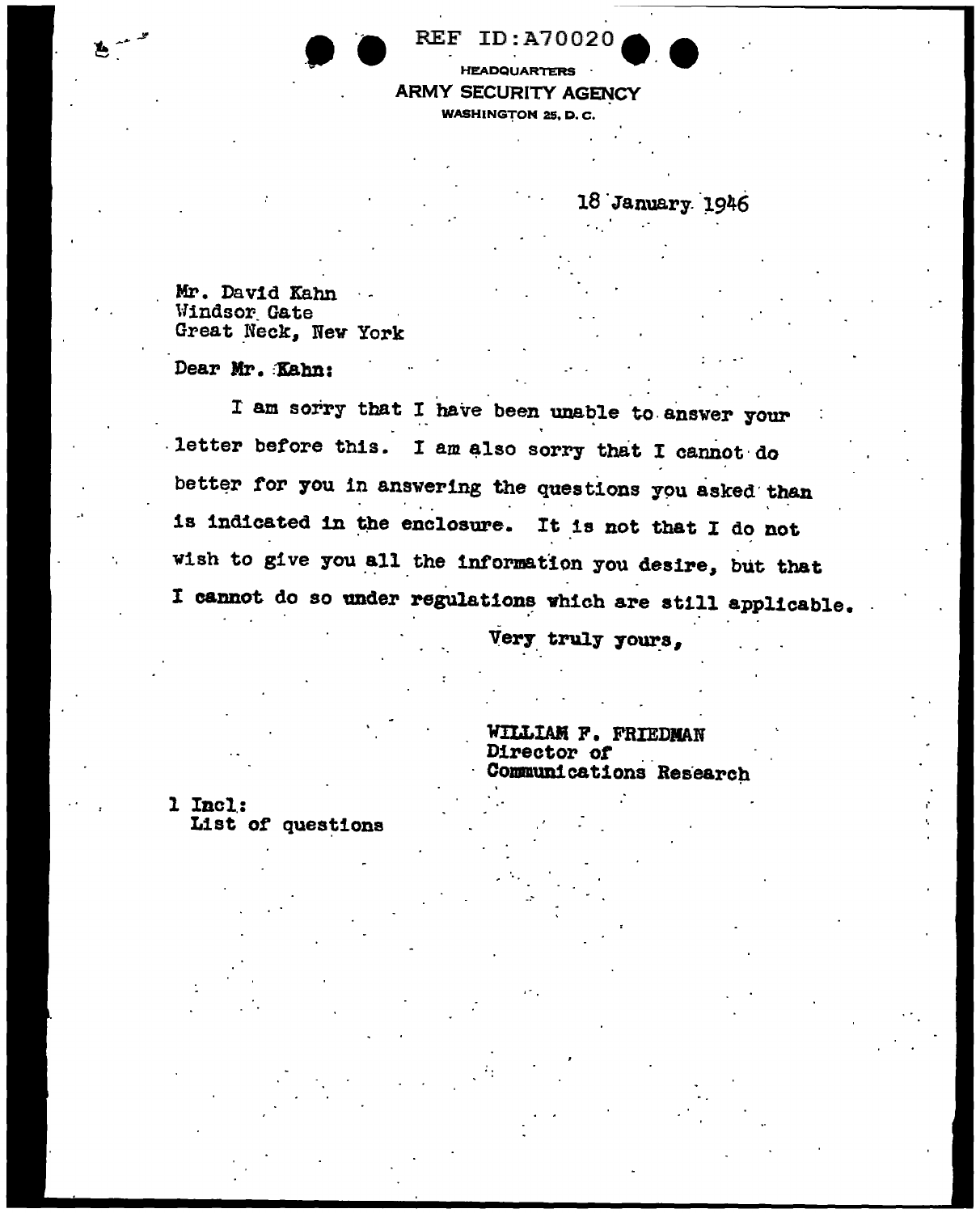

SOLVING<br>SIMPLE SUBSTITUTION CIPHERS **CRYPTO-INDEX** 

DAVID KAHN Windsor Gate Great Neck New Yoxlet Editor, S-TUCK Publisher, NEON

فسد : این

PUBLICATION OFFICE and HEADQUARTERS . ROCHESTER, NEW YORK

EDITOR, SHERLAC

Cipher Editor, TRYIT Foreign Editor, EMPTY

Col. William F. Priedman Office of the Chief Signal Officer Headquarters, Army Service Forces Washington 25, D.C.

Dear Colonel Friedman:

Perhops you remember me. I am David Kahn, and wrote to you on June 13 asking for information, which in a letter (SPSIS-3) you siad that you could not give me. I fully appreciate why you could not give me the material, them, at least. Maybe, this time, you can help me.

Is there any information that you can give me now concerning the Japanese codes, and the machine which deciphered them? Is there any information that you can give me concerning the use of the Hagelin machine during the war, by the Americans and Germans? I could go on like this forever, asking for information on this particluar thing or that, but I'll generalize it, and ask:

IS THERE ANY INFORMATION ABOUT CRYPTOGRAPHIC AND CRYPTANALYSIC METHODS USED BY THE UNITED STATES OR THE AXIS POWERS THAT YOU CAN GIVE ME, PRINTED OP. OTHFFWISE?

By printed information, I mean press releases, etc., and by otherwise, material which you can give me in a letter.

By the way, may I ask why cryptANALYTIC methods are so secretive? I'm sure the *fixis* powers have a way of decrypting our messages, so what difference would it make if they found out the same thing, --for undoubtedly they found the same weak points in the Hagelin machine that we did.